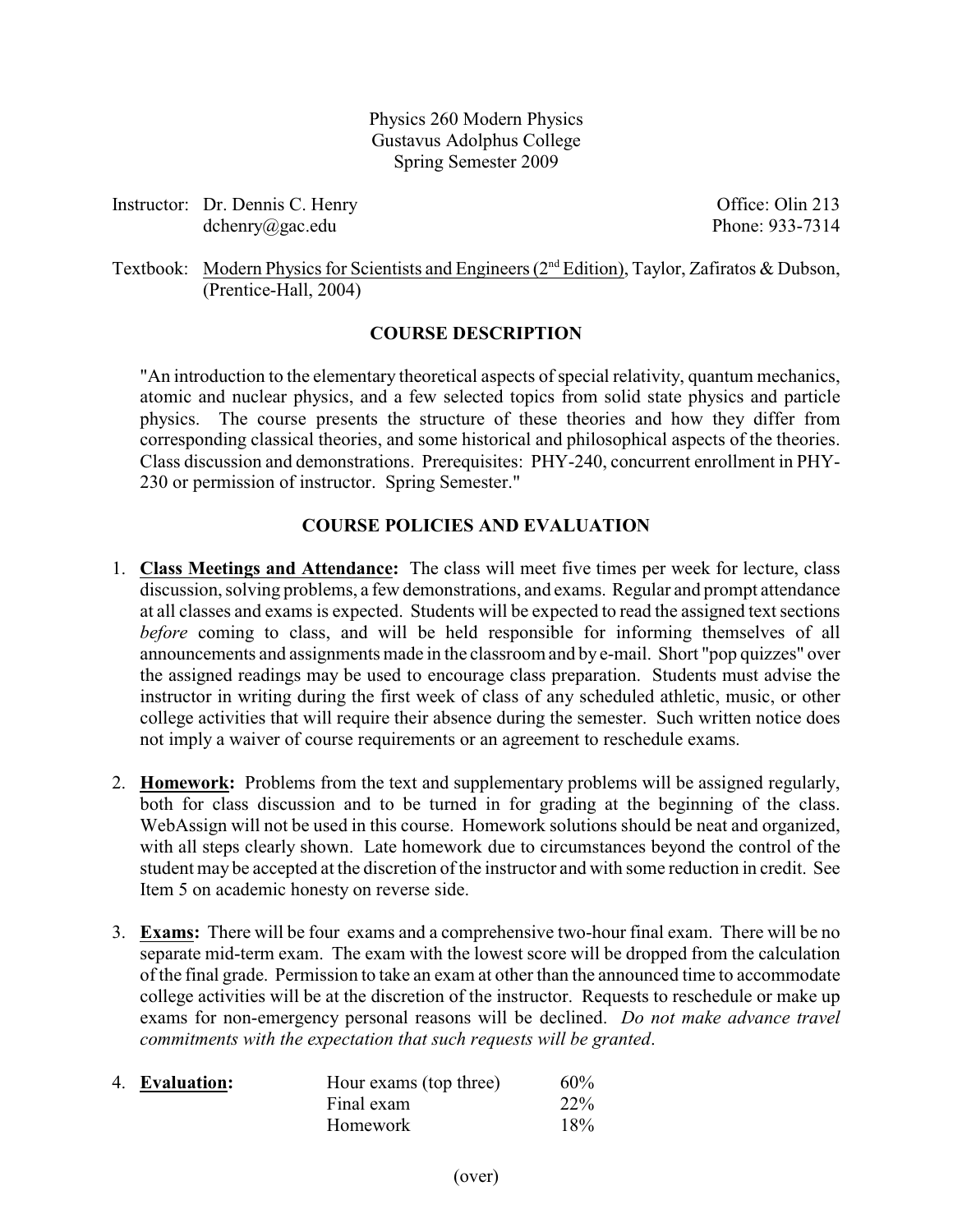Final course grades will be assigned using the following scale as a guide only:

| $93 - 100\%$ |      | 72-75 | $C+$ |          |   |
|--------------|------|-------|------|----------|---|
| 90-93        | А-   | 63-72 |      |          |   |
| 87-90        | $B+$ | 60-63 |      |          |   |
| 78-87        | В    | 57-60 | D+   |          |   |
| 75-78        | B-   | 50-57 |      | $0 - 50$ | F |

Assignment of the final letter grades will also take into account the instructor's subjective evaluation of the student's attendance, class participation, quality of independent work, and evidence of improvement.

- 5. **Academic Honesty Policy:** When you submit any work for grading in this course you are certifying that you are the author of that work. Any collaborations or insights from others must be clearly cited. There will be opportunities for collaboration on problems in class and on those numerous ungraded problems that are assigned for class discussion and exam review. Certain assignments or parts of assignments will be designated as "no collaboration", in the spirit of a take-home exam. Your instructor will discuss the application of the academic honesty policy and the Honor Code and will provide a statement that each student will be requested to sign as confirmation of understanding and acceptance of the policy.
- 6. **Decorum**: The use of laptop computers, cell phones, "Blackberrries", cameras, personal audio devices, and other such equipment is prohibited in the classroom of this course. Please set cell phones to ring silently.
- 7. **Incompletes**: A grade of Incomplete will only be given when course requirements are not completed due to circumstances beyond the control of the student. [College policy]
- 8. **Office Hours and Assistance:** Office hours are MTWF 10:30-11:20 AM. I will also often be available during chapel period and other times by appointment. I will make every effort to be in the office or nearby during office hours for individual assistance and advising. If I am away temporarily or working on demonstration setup I will put a note on the door. In general, if I'm in the office and the door is open, you should feel free to stop in. If I can't help you then, I'll suggest some later time. **Don't wait until the last minute to ask for help!** "By then it is usually too late." I can sometimes respond within a few hours to brief e-mail questions, but there is no guarantee how quickly. Students with personal emergencies should contact me by e-mail or phone. Home phone: 931-2784.
- 9. **Disability Services**: The Academic Operations Committee has recommended that faculty incorporate current catalog language about Disability Accommodations into course syllabi:

"Section 504 of the Rehabilitation Art of 1973 and the Americans With Disabilities Act (1990) work together to ensure 'reasonable accommodation' and non-discrimination for students with disabilities in higher education. A student who has a physical, psychiatric/emotional, medical, learning, or attentional disability that may have an effect on the student's ability to complete assigned course work should contact the Disability Services Coordinator in the Advising Center, who will review the concerns and decide with the student what accommodations are necessary."

Disability Services Coordinator Laurie Bickett (x6286) can provide further information.